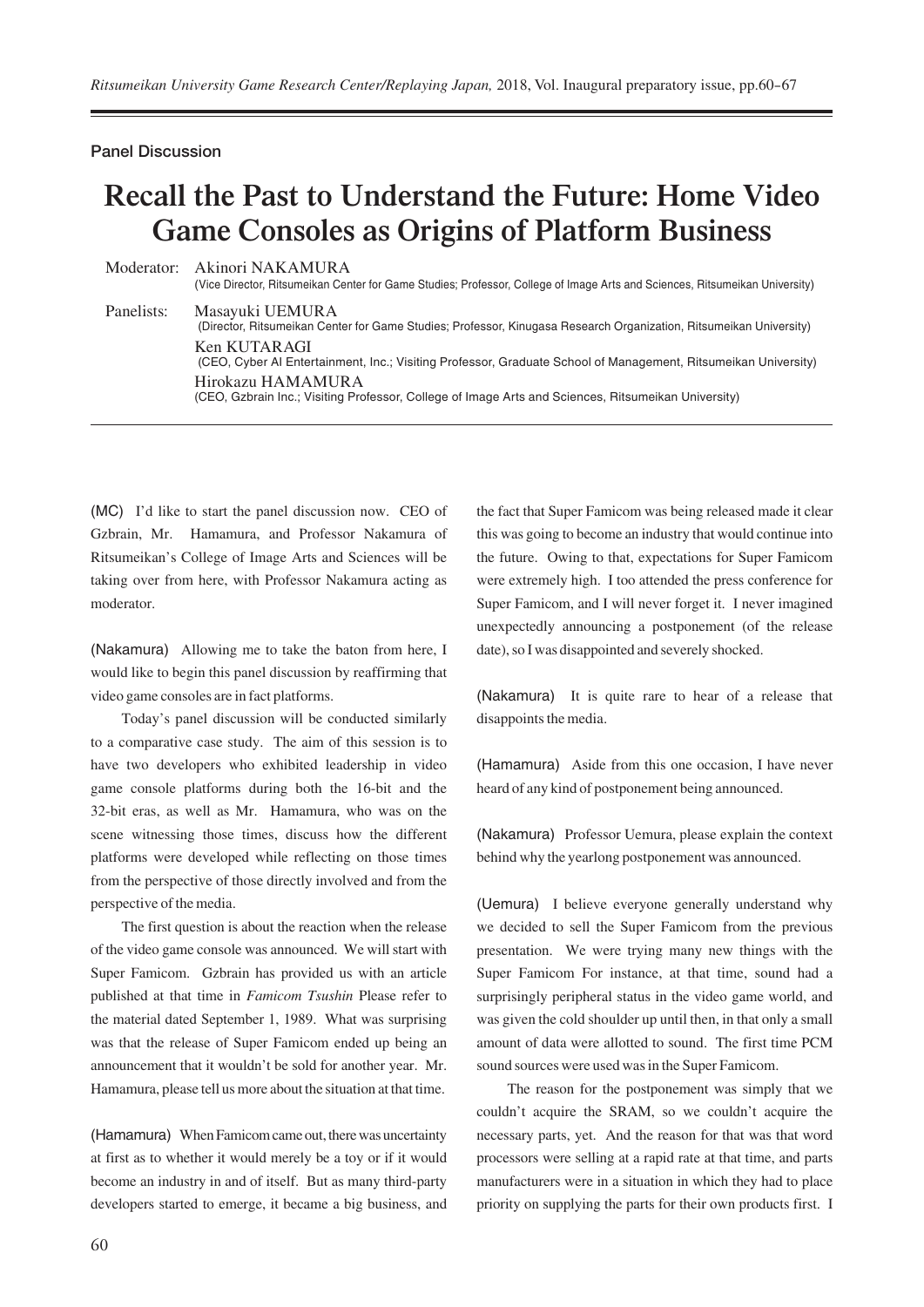asked Mr. Kutaragi if there was anything they could do to help us, but of course, he responded that they couldn't help either.

As such, we hadn't stirred up expectations as part of some sales strategy; rather it was an unavoidable situation in the greater balance of the industry at the time. Yet, as a result, we were able to get rid of bugs in the hardware and attain a year for polishing the software. So, in a way, the delay was useful in that it created circumstances we could be grateful for.

(Kutaragi) I was in the same exact position at that time, but the difference was that Sony was, in fact, making parts, including SRAMs. However, Famicom sales were too high, and I thought that we probably couldn't make the needed amount. Another thing was that PlayStation likewise required a lot of memory when we first released it. However, the culture at that time was that if there were excess parts, you would go ahead and share them. But we hit a dead end with all the Japanese manufacturers; no matter who we asked, they weren't even in a position to negotiate.

(Nakamura) I see. So a priority was being placed on computers.

(Kutaragi) There was a blackboard when you went to buy parts, and the price and number of items available were listed. It was like "this is all that is available, you can take it if you want." That is how we were treated because, in the industry, video game consoles were a lower priority than word processors, appliances, and PCs. The tables turned some years later, and it became clear that we were considered a higher priority.

(Nakamura) Now I would like to ask Mr. Hamamura about which Super Famicom features were of particular interest to the media. The fact of the matter was that there was an increase in various display features, such as rotation, the enlargement/reduction feature, and scrolling; but articles at that time were actually introducing the sprite features and the sound, which was just explained.

(Hamamura) We were aware that the sprites and the sound were improved, but the enlargement/reduction feature was the most noticeable improvement. It was used in almost all of the video games.

(Nakamura) That's right. When changing scenes and so forth, the enlargement/reduction feature came into play extensively.

(Hamamura) Everyone was intrigued by and using gameplay in which, for example, you would get on top of an airship, and the ground would grow smaller, and then you would suddenly get off. Since that feature never existed before, it really stood out.

(Nakamura) Professor Uemura, what do you think about this reaction? What feature did you want to push most?

(Uemura) Honestly, I was not actually involved with detailed design at that level. Once we found success, everyone gained confidence and proposals for lots of different specs were coming forth. It would have been great if I could have just said "Make it as you please," but there were also cost restrictions, so it was my job to decide which features to adopt. The enlargement/reduction feature was not so difficult from a technical standpoint, but it had never been used in video game consoles up until that point, and it was noticeable without being costly, so I think that is why it was proposed.

When making Super Famicom, amidst a debate on whether to design it as Super Famicom internally but Famicom externally, we discussed PlayStation's image as a consumer electronics device within the company. There are different kinds of control mechanisms, but the company was equally divided into two schools of thought, one that first and foremost wanted to use disks and reform the disk system, and one that wanted to enhance the conventional Famicom features. As such, we moved forward with designs along both lines.

Famicom's greatest point was the use of ROM cartridges. Conversely, disk systems run using a method in which data, including CD-ROM data, are temporarily transferred to the RAM. The merit of cartridges is that features can be expanded by adding a chip to the software, meaning that hardware design enhancements could be carried out via software. Another merit is that no loading time is required, so the system starts up as soon as you click the cartridge into place. In the end, my own preferences took precedence, and rather than persuading the team to design it as Super Famicom internally but Famicom externally; in other words, design it, so the cartridge clicks into place, I just went ahead and decided that on my own.

(Nakamura) Now I'd like to discuss the launch titles. There were only two games that were sold on the same day as the product launch, and from there, eight games in about one month. That is considerably low. However, some of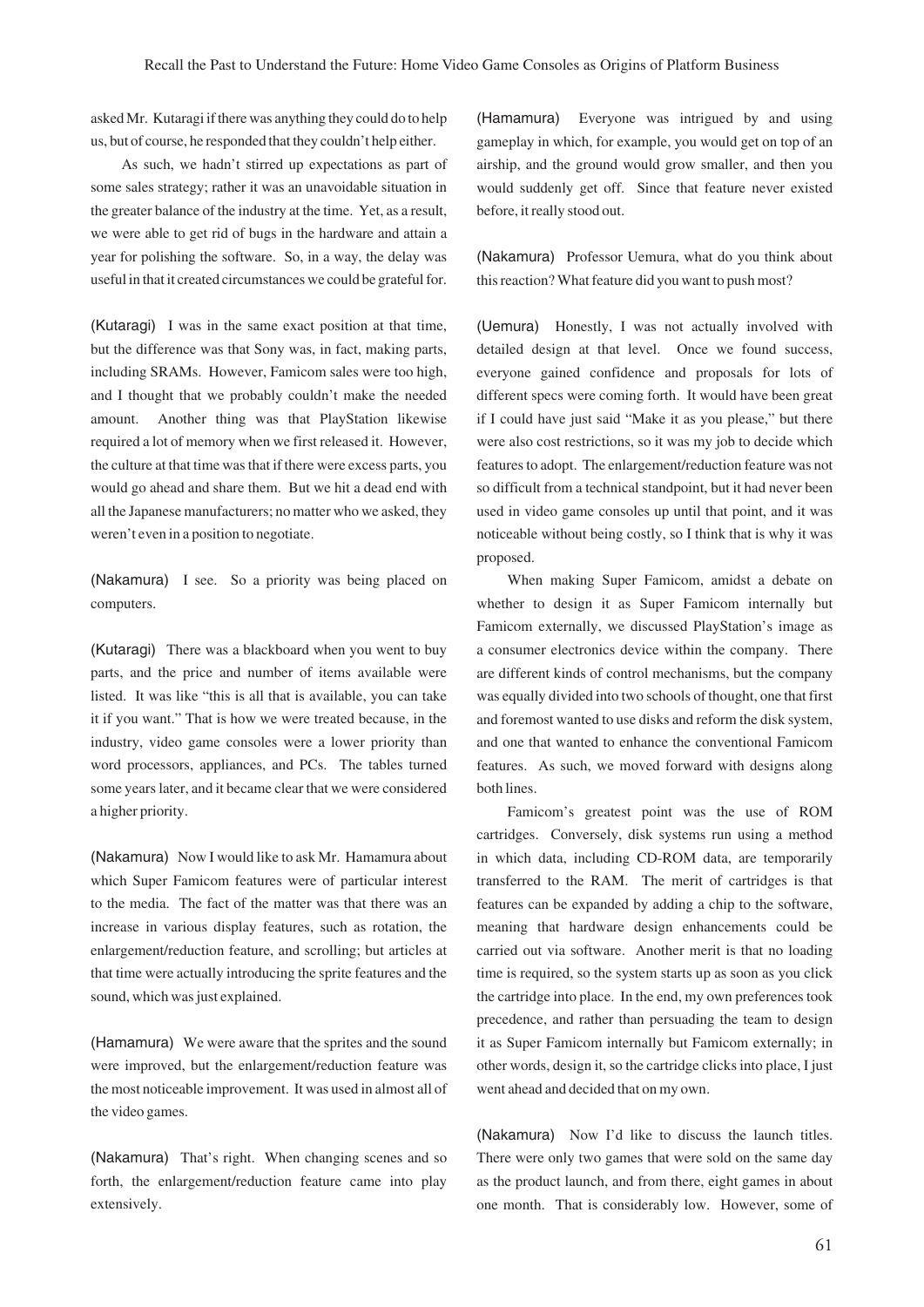the titles that are still considered to be Nintendo classics like F-Zero and Super Mario World were released. The colors in Super Mario World were diverse, and sprites were used to give F-Zero a pseudo-3-D look. The enlargement/ reduction feature was also highly utilized in Populous. Mr. Hamamura, of these titles, which software made the biggest impression?

(Hamamura) We knew that Mario was going to be released, and I was even looking forward to it, but it was unexpected that Populous was one of the first titles to come out because Populous had become a kind of "god software" in the world of PC games. Although it was only eight games, they were full of variety, and my impression was that Nintendo adeptly brought together a mix of completely different titles.

(Nakamura) You get the sense that the lineup reveals Nintendo's ideologies as a platform leader.

(Hamamura) The types of entertainment offered were truly diverse, and I felt they skillfully created a vast assortment with such a limited number of items.

(Nakamura) Now, I would like to draw comparisons by switching the focus to PlayStation. My strongest memory is the dinosaur demo utilizing 3D graphics. Mr. Hamamura, when you saw this demo, what was your impression as a representative of the media?

(Hamamura) In the earlier discussion, Mr. Kutaragi said that he went around to various companies to explain this feature. However, as media reps, we received explanations after developers. Manufacturers who had seen it before me were dying to talk about PlayStation and would ask me "Mr. Hamamura, did you see the dinos?" and say to me "It's incredible, isn't it? They move off the screen!" Therefore, the talk about dinosaurs moving in 3D was going around town like an urban legend. Amidst wondering what all the talk was about, Mr. Kutaragi came to show me. I was truly shocked and astonished that this feature could be achieved with a video game console. Yet, at the time Nintendo was really dominant, so the revelation I had that "The console itself is no longer enough, strong software is now also a must," was probably written all over my face. Mr. Kutaragi told me confidently "We are going to become number one in the world, without a doubt." After that, they really did become the global leader, so that was very cool.

(Kutaragi) I don't remember saying something so bold... However, technically speaking the dinosaurs have a textured pattern layered on their surface. Arcade and computer games at that time did not utilize layering, rather gradation was achieved with origami-like triangles, and polygon-based graphics were a selling point. But the movie, Jurassic Park, had come out, so we decided to try dinosaurs.

The first time we unveiled the dinosaurs, about 100 people who were all from the video game industry were there, except no one from the media was present. People in the industry usually respond enthusiastically, so I was expecting them to ooh and aah, but they were all completely silent with stone-like expressions on their faces. It wasn't a hit at all. Without uttering a word, everyone left. Every single one of us was thoroughly disappointed. Afterward, we learned that apparently, they were so shocked they didn't know how to react.

(Nakamura) Were you able to convey your vision that video games would be one step ahead in computer entertainment development?

(Kutaragi) Probably not yet at that point. Because everyone actually looked mad. We received some responses on the following day, so it was as if they needed some time to process it.

But the most significant response was in arcade game shows that actually came after that, when Virtua Fighter suddenly appeared. What was striking about this was that space was incorporated as a game element. It was encompassing. Moreover, the characters' expressions changed fluidly in real time, right? It was probably upon seeing this that creators realized it was possible to make such amazing games. After that, inquiries started suddenly increasing, with people saying, "I heard in the past that you could do 3D, is that right?"

(Nakamura) As a result, it was released to the press that over 100 companies expressed interest in collaborating and specific games were even presented in the magazine *Famicom Tsushin*. Mr. Kutaragi, can you tell us more about why so many companies came together for a platform from a manufacturer who had never before produced video game consoles or computer entertainment devices?

(Kutaragi) Since there were a lot of creators who wanted to take part, we decided to create a video game development environment and tools that would make it easy for them to do so. In other words, we wanted to lower the threshold.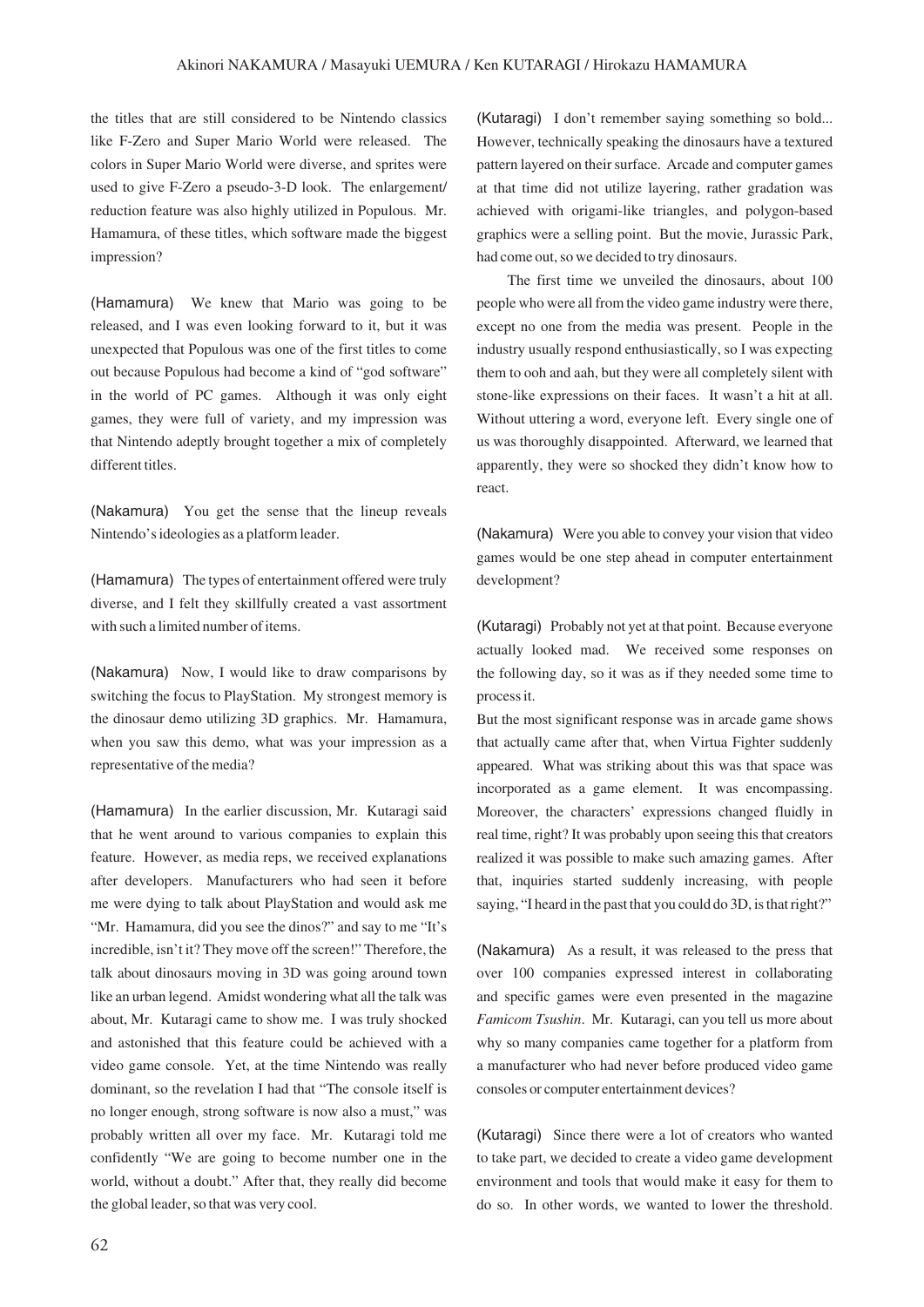People involved with making games for existing video game consoles, couldn't make games for us without approval from upper management. On the other hand, some people who had absolutely no prior involvement in making video games started emerging saying they wanted to make new types of games. For example, Parappa the Rapper was based on an idea from the music artist Masaya Matsuura from the band Psy-S, and it's a video game where players compete by rapping. It was super exciting and having more and more new games like that come out was really fun.

(Nakamura) According to the Media Art Database, after PlayStation came out, 19 games were released in one month. There was a 3D train simulation by Artdink, and Tama by Time Warner which was a puzzle game that utilized 3D balls. At this stage, titles started coming out that were like fan discs for already released games, such as Ridge Racer by Namco, which I think was the most popular at that time, a 3D sidescrolling game by the game studio Technosoft which was producing PC games, Battle Arena Toshinden by Takara, and Jewel BEM Hunter Line by Asmik. So, titles were already coming out that were different from existing games.

(Hamamura) There were a considerable number of indie-type companies. It was as if all the people who had previously thought that entering the home video game market was challenging, suddenly had a chance to join the video game industry. For example, FromSoftware is now a globallyrenowned company, but they had been a PC system company before developing their first game for PlayStation, the game King's Field.

(Nakamura) That game somewhat resembles the ambiance of Demon's Souls.

(Hamamura) It's a game that is entirely impossible to clear. Those guys were making impossibly hard games right from the get-go.

(Kutaragi) When we started PlayStation, the company we partnered with was Japan's Sony Music Entertainment, in other words, a music company. To them, artists were the most important thing. They loved indie musicians, and they worked to increase the motivation of and facilitate the success of people who were likely to become popular and people whose talents could be developed. The culture there was to wholeheartedly cheer anyone who was up and coming in the world. I think that worked out perfectly somehow

because more and more extremely talented people started coming in.

(Nakamura) Mr. Hamamura, what was your take in terms of how interesting the games were?

(Hamamura) Even though I was a media rep for video games, it was as if I became enlightened as to how farranging video games could be.

(Nakamura) So you were mainly able to see things from a new perspective. I believe that the video games that are released when a platform is launched reflect the ideologies of the platform company.

Going on to the next question now, I'd like to discuss the classic titles for each platform. After discussing titles with Mr. Hamamura, I ultimately selected these based on my own discretion and inclination. For Super Famicom, Super Mario World, Mario Kart, The Legend of Zelda: A Link to the Past, Star Fox, and F-Zero, among others, were classic titles developed by first-party developers, but Star Fox, which was released on February 5, 1993, was developed in cooperation with England's Argonaut Software, featured more polygon-like portrayals than Mario Kart, for example. Based on Professor Uemura's earlier explanation, I think this was due to the fact that hardware developers tended not to use 3D representations.

(Uemura) The idea was similar to how we had been trying a lot of different things, like adding sound chips to cartridges, since the Famicom days.

(Hamamura) You are talking about the Super FX chip. Such things existed for PCs, but it came as a surprise once we were able to play with domestic video game consoles in that way.

(Nakamura) You could display the game with polygon-like pseudo-3D graphics by adding that chip.

(Hamamura) That's right. It was really a unique idea. It was sensational to be able to expand features by adding something like that to the ROM, as opposed to the hardware.

(Nakamura) Essentially since that technology was also being used for sound sources, the next step was to add chips that could enhance the graphics display. The fact that features could be expanded in this way explains Professor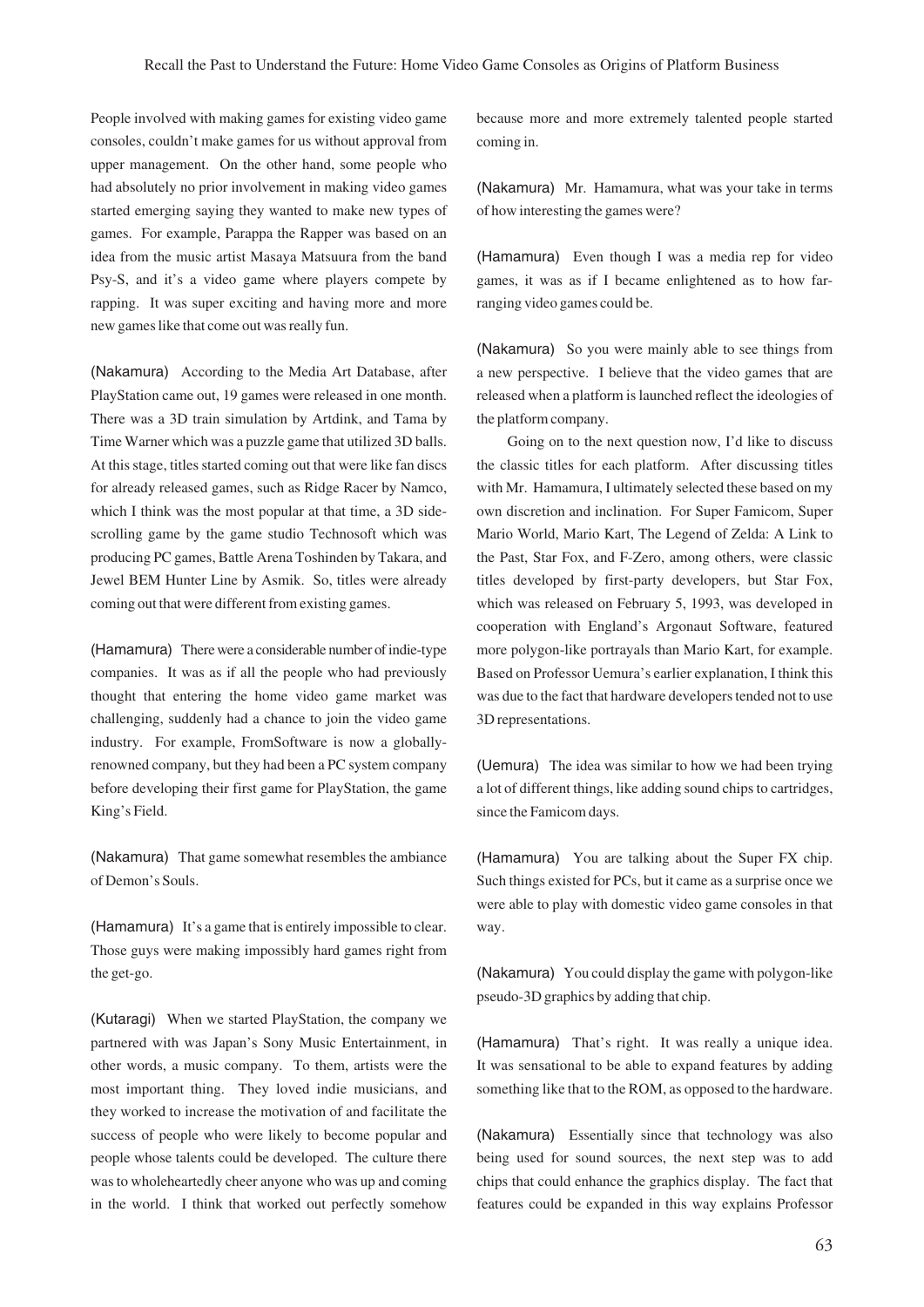Uemura's idea about the importance of using ROMs.

(Uemura) We didn't know when or where new value revolutions would occur, so we had to ensure that we could expand capabilities for that future time. Because disk systems are just memory, we, unfortunately, decided not to adopt disks for that reason.

However, Star Fox received low evaluations internally at Nintendo. People thought the graphics were cool, but they didn't think the game itself was interesting. Yet, games that were generally popular internally tended not to sell well, while games that didn't do well internally sold well on the market. It is also for that reason that I think the most important thing is to create an environment in which the general public can be involved in various ways.

(Nakamura) In terms of games developed by second-party and third-party developers, the classic titles included Street Fighter II, Dragon Quest V: Hand of the Heavenly Bride, and Chrono Trigger, among others. However, when Street Fighter II was ported over switching over to Nintendo, what became an object of interest was the controller buttons. The question was whether the overwhelming number of buttons in the arcade game console could be reproduced on a video game console.

(Hamamura) As we were wondering how the game would be played using the Famicom controller, Nintendo added the L/R buttons. I was surprised by that idea. The bike in F-Zero was also moved from left to right using the cross-shaped control pad, while the L/R buttons controlled the angle of the bike. Professor Uemura also mentioned this, but Nintendo carefully decided controller operations by researching gameplay in depth. They modify the controllers after studying tactical games like Street Fighter II and F-Zero. Nintendo will forever continue such efforts, and I sincerely realized that Nintendo is a company that specializes in the art of play.

(Uemura) The idea for the L/R buttons came from the division that is now called Nintendo Entertainment Analysis and Development. At that time, the people producing software were in an extremely powerful position, so when they told me to make something, I was the yes-man. However, this was not limited to Nintendo internally; I also made sure I was the yes-man for people outside the company, too. Because the reality was that the controller had a connector-like mechanism which could also be used to expand capabilities. Video games should not just be a discussion of the images on the screen, but rather should

be a discussion of a unified world-view incorporating the controllers and a discussion of enjoyment. I think this has gone unchanged since the start of Famicom.

(Nakamura) Final Fantasy VI actually contains an airship, but was the earlier discussion about the enlargement/ reduction feature, in fact, a reference to this game?

(Hamamura) Exactly, that's the one. You would go extremely high up, and the ground would spin around as you were coming down. The feature appeared so much that you'd almost be saying "oh, here it is again." I guess they were trying to show it off as a selling point.

(Nakamura) Moving now to the classic PlayStation titles, when looking at the titles published by Sony Computer Entertainment, the first impression is that the titles are full of variety. In addition to Parappa the Rapper, which was mentioned earlier, there was also Devil Dice and Doko Demo Issho, among others. While some had 3D as a selling point, there were also other entirely new titles which were not 3D, but the lineup gave the impression that they were all being published under one brand. . The most impressive initiative was Game Yarouze (Let's Make Games). The same goes for the previously discussed Parappa the Rapper, but the really innovative titles essentially originated from here.

(Hamamura) It was astounding. I had heard that the people at Sony Music highly valued indie artists, as Mr. Kutaragi also mentioned, but to try to produce video games together with, not video game makers, but the general public in such an open manner was a revolutionary approach.

(Nakamura) Where did the idea for Game Yarouze come from?

(Kutaragi) Mainly the people at Sony Music just came up with it naturally. It originated with talk of something along the lines of "Music Yarouze." Since it was extremely cheap and easy for us to make developer tools that even the general public could use, we ended up saying "Let's produce video games together!" The idea was to create a mechanism where, if there was a fascinating video game concept, we could introduce it before it was even made. *Famicom Tsushin* reporters took an interest in the initiative and covered it many times. Further, the joy of bringing something that was developed through a grassroots initiative to fruition, and the fact that grand techniques and vast teams of people weren't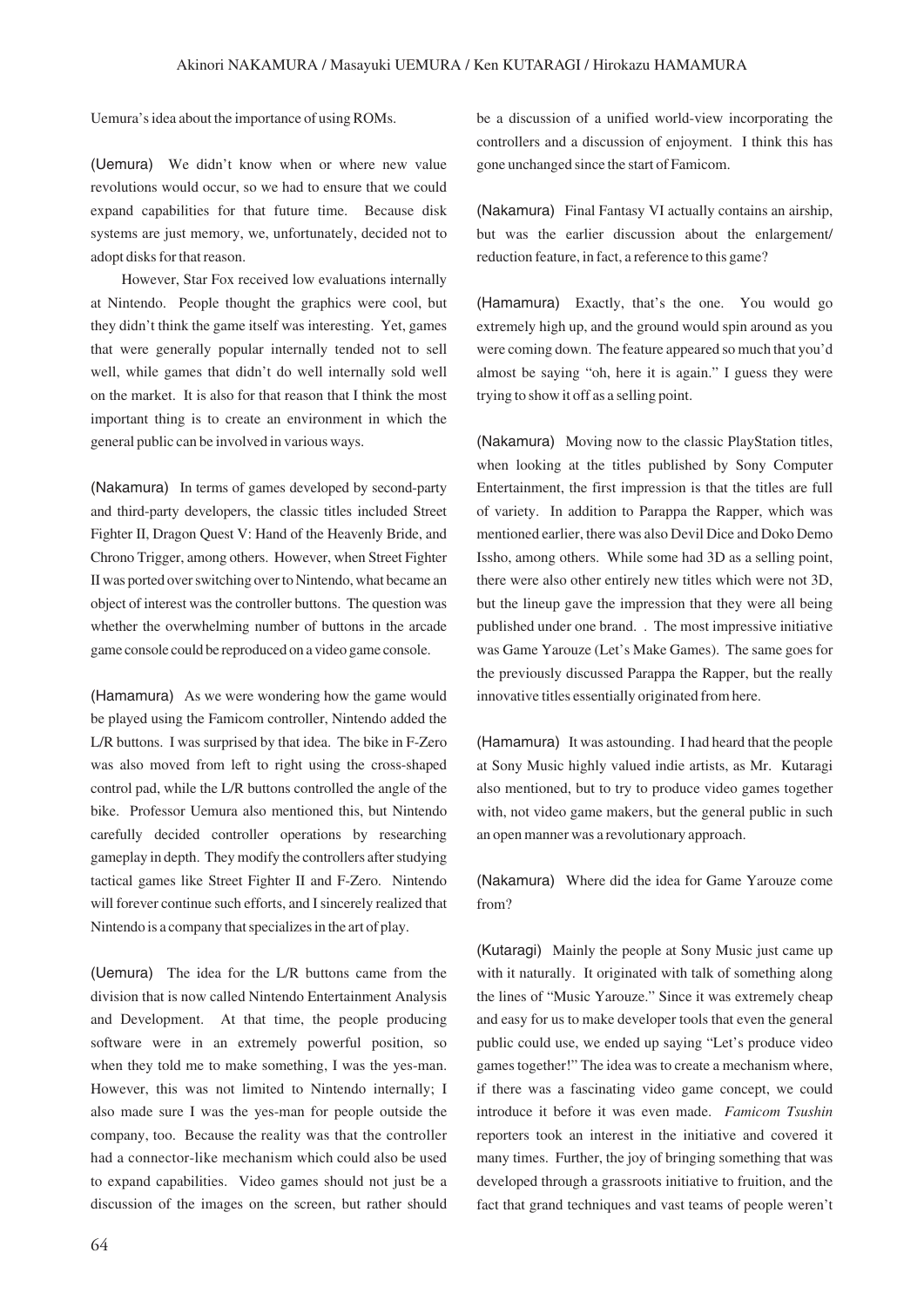necessary, that it could be done with just one or two people, were fun aspects that also excited the creators, and that was, basically, how it came about.

(Hamamura) The promotional content for Everybody's Golf left a lasting impression. Before that, TV commercials for video games tended to follow the pattern of showing the video game screen, and then children playing, but the age demographic for Everybody's Golf was set to middleaged men from the start. The commercials also started with middle-aged men getting together to go play golf, with hardly any shots of the video game screen. Sometimes a caddie would also appear. I felt you were aiming for a video game for adults that was completely different from anything before.

(Kutaragi) PlayStation advertisements included one which started with kids banging on the shutter of a store screaming " $1, 2, 3...$  1, 2, 3..." and even after the opening shots, our commercials tended not to show the video game screen or the console. Of course, there was the aspect in which we wanted PlayStation to be for everyone, but it was also because we wanted to convey the PlayStation image more than the actual video game screen. For example, the controller cord was about the same length as Famicom's in the beginning, and that was fine for kids because they generally play video games peeled to the screen. However, adults play video games at somewhat of a distance from the screen. In that case, the cord is too short, isn't it? In addition to reducing the price, we also made the cord longer and showed commercials with women looking stylish and relaxed, and worked to portray that type of image. We were trying to convey a lifestyle by helping people imagine what kind of experience PlayStation offers.

(Nakamura) That concept is present in Everybody's Golf, as well as in other titles. For example, the main character in Doko Demo Issho is a character that players can feel extremely close to. On the other hand, serious racing games such as Gran Turismo were released and games like Gunparade March, which really appeals to anime fans, also came out. It is the classic titles published by Sony Computer Entertainment that give the strong impression of being new, cutting-edge titles, as opposed to ones that take the easy road. However, in terms of third-party developers, domestic companies gave us the Final Fantasy series, the Tekken series, the Metal Gear Solid series, and the Biohazard (Resident Evil) series, and a foreign company (at the time) gave us the Tomb Raider series.

(Hamamura) Before then, serious horror video games were hard to come by. Biohazard plays background music, using sounds from a live orchestra and so forth, but there are also moments in the video game where it becomes completely silent, and I feel like I learned from that game that those are the scariest moments in the world of horror. This also applies to Metal Gear Solid, but the storylines are incredibly profound, for example amid the Cold War being the topic of discussion, the theme is actually antiwar. It seemed like video games which had profound storylines that adults could understand and connect with came into existence in a substantial way after PlayStation came out.

(Nakamura) Yes, games with deep themes. Mr. Kutaragi, what do you think about these titles that came out one after another from third-party developers, the so-called major game manufacturers?

(Kutaragi) I guess it was that they featured never-beforeseen kinds of expression. For example, hiding somewhere in the shadows. Of course, the games were surprising for us too, and we thought they were scary or awesome, but I think they probably really affected Western gamers. We had a lot of somewhat crude video games back in the day, where you would be shooting non-stop in a tunnel, for example, but the expressiveness of these video games was amazing, and the production teams were amazing. Ever since then, the production teams have been held in high regard.

(Nakamura) What was the impact of Final Fantasy VII? Mr. Hamamura, from the media's perspective?

(Hamamura) I first saw it in the production company's viewing room, and I felt it was impossible if I wasn't playing properly on PlayStation. I was playing seriously, but I honestly thought it was impossible if I couldn't focus harder and play more properly. I became keenly aware of the magnitude of video games' potential. There were "Final Fantasy Launching" commercials aired in which polygongraphic characters simply spun around, and it was just a bunch of fanfare, but I feel Final Fantasy became a game with that much value and one that determined PlayStation's direction.

And that wasn't just in Japan, it (the game's impact) was also overseas. At the last E3 expo, there was talk that Final Fantasy VII was coming back out and that a remake was going to be released, and the crowd went wild and gave a standing ovation. It's actually possible that this video game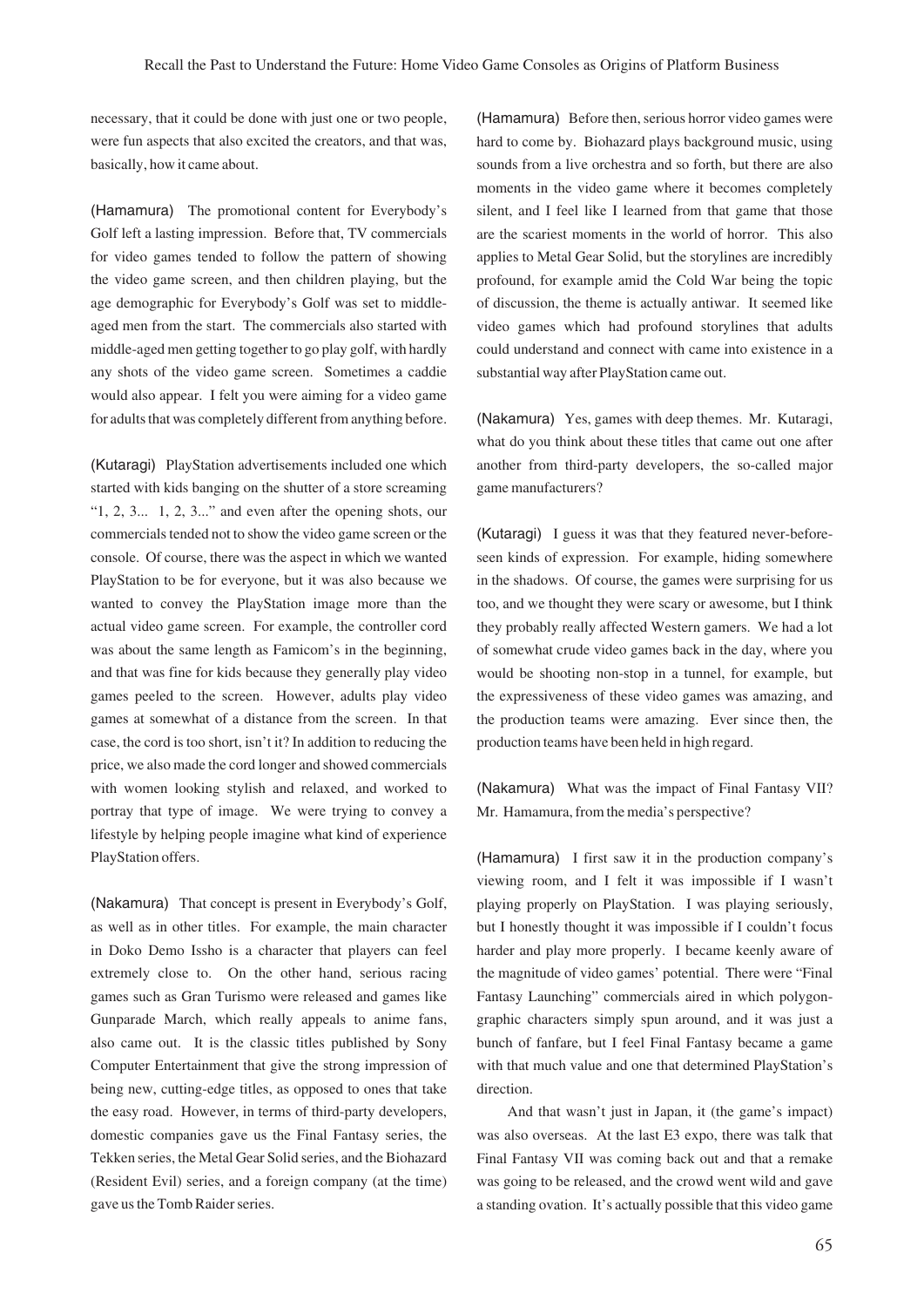changed the world, and I think it's the title that made the biggest impression on everyone.

(Nakamura) When designing the hardware, had you thought in advance that there was a possibility that this type of video game would come out?

(Kutaragi) No, it's not something we considered. What we create is similar to the canvas for a painting, and as Professor Uemura mentioned, you cannot necessarily expand from there. However, the creativity of the video game creators is astonishing. Professor Uemura has also discussed this a lot in the past as well, but if you create a piece of hardware with 100 capabilities, in time people master 50%, then 60%, then 70% of the skills. Then at some point, they exceed 100. Of course, some of those people may expand the hardware, but more often than not, skilled creators surpass anything the hardware production team ever conceived of and start creating something out of this world. There is really no limit.

(Nakamura) I think we have been able to learn here that, for both Super Famicom and PlayStation, features were achieved which exceeded the given specs. In Super Famicom's case, Nintendo themselves invented a chip for expanding features, and in the case of PlayStation, it was beyond the hardware, through new kinds of expression in video games.

Next, we will discuss how so many different creators were managed. This is known as platform management, but simply put; CERO was founded in 2002, and in the United States ESRB was established in 1994, which means that regulations are not something that can easily be achieved naturally. As such, those times were an era when hardware manufacturers were dictating how things must be done in some way. That became systematized with the Mario Club which was formed in the Super Famicom days. Conversely, PlayStation seemed to take a completely different approach, so I would like to ask you both about that.

(Uemura) The Mario Club is now known for quality control, but I'm sure you are all aware that there was a mixed response from the software companies regarding quality control. Earlier I mentioned the discussion about distributors having a discerning eye, but from the manufacturers' standpoint, if we sell our products then our inventory disappears, but if distributors purchase products that don't sell then they are stuck with that inventory. Yet it is challenging for distributors to get information about which software will sell before the products are released for sale. To

address this, we had the idea to hire people from the general public as part-time staff to check the quality of video games, and from around the end of the Famicom era, we started giving those people questionnaires and ranking the video games and giving that information to the distributors. We called that group of people the "Mario Club."

It went well in the beginning. The results were quite on target, and the distributors were also happy. However, we thoroughly realized how difficult it is to rate products, and eventually, the results stopped being on target.

(Nakamura) Did the results differ from general users' opinions?

(Uemura) Yes. The club members started becoming Otaku-or hardcore gamers. In a way, it was unavoidable because we couldn't just fire our part-time employees. Another role that they played was to debug the video games. They even debugged software from our licensees and checked whether or not there were any issues with the hardware. This role became quite valuable, and the mindset even in our internal software development became "If the Mario Club checked it, then it's probably fine." So, we decided that after putting products through that one filter, we just had to try to release them to market. The group has stayed in place with the responsibility of conducting this kind of quality control, including debugging.

(Nakamura) In PlayStation's case, I feel as though not much information on this topic has come out. Since the titles released for PlayStation were full of variety, we have the impression that rather than giving advice to the video game companies, PlayStation is just cheering them on. Yet, can you tell us what was done in terms of matters that had to be regulated to some minimal degree?

(Kutaragi) First, priority is placed on cheering them on, because they are expected to produce video games unlike anything in the past. However, if there is any difference from Famicom and the other consoles, it is that games are not only for children but something that could also be enjoyed by adults were being developed, and that meant that sometimes the games involved blood splattering, right? That, of course, led to claims to stop producing such video games, so we would make requests to the video game companies. For example, we'd say "Sorry, but could you change the color of the blood from red to green?" In that way, we would try to find a point of compromise. However, in the process of doing